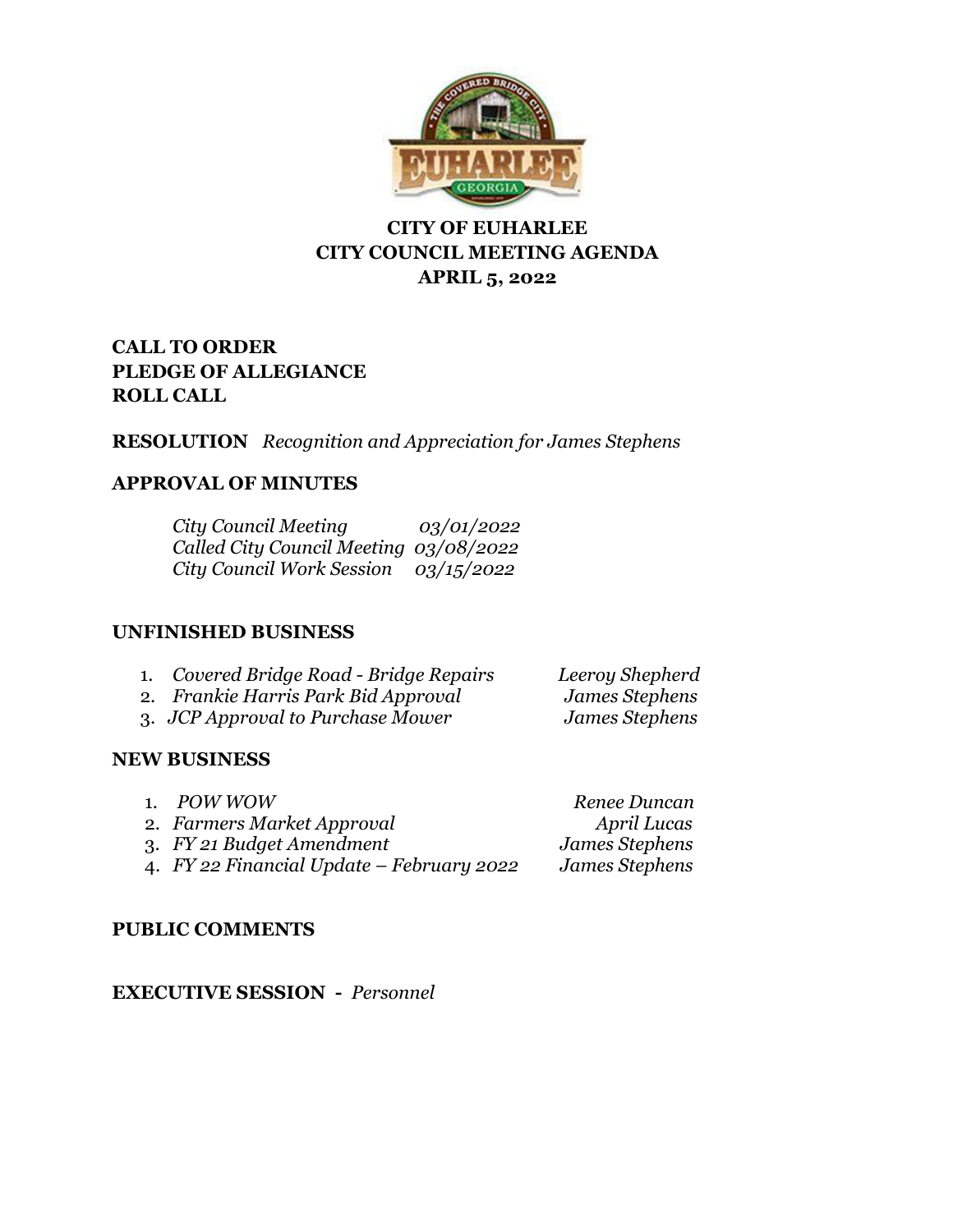### **CITY OF EUHARLEE CITY COUNCIL MEETING MINUTES APRIL 5, 2022**

Mayor Craig Guyton called the meeting to order, led prayer, followed with the Pledge of Allegiance.

The following were present: Mayor Craig Guyton, Council Members Tim Abbott, Greg Free, David Duncan, Joe Turner, and City Manager James Stephens.

#### *Resolution – Recognition and Appreciation for James Stephens*

Mayor Craig Guyton, on behalf of the city council, read and presented James Stephens with a resolution thanking him for his service during his tenure at the city of Euharlee and immense success on his new assignment.

#### *Approval of Minutes*

Council Member David Duncan motioned to accept the minutes for the City Council meeting March 1, 2022, Called City Council meeting March 8, 2022, and City Council Work Session held on March 15, 2022. Council Member Greg Free seconded the motion. The motion carried with all voting in favor.

#### **UNIFINISHED BUSINESS**

#### *Covered Bridge Road Bridge Repairs – Leeroy Shepherd*

Leeroy Shepherd, Public Works presented a quote for repairs for bridge one and two on Covered Bridge Road during the work session last month. He spoke with Joe Sutton at Bartow County Road Department, who referred the L.C. Whitford Company, Inc., stated they will stand by their work and had never had a problem with their work. Mr. Sutton shared with Mr. Shepherd, if the council had questions, they could give him a call.

Council Member Tim Abbott stated he wanted to be sure about the lifetime warranty. In contractual language especially on a lifetime warranty, you need to determine what is covered in the warranty also to include natural events. James Stephens, City Manager, shared what Council Member Abbott was trying to say, was bridge people will stand by their bridge, and not on their bridge. He wants to make sure they will stand behind them. Council Member Abbott stated it was a large amount of money for them to approve and a choice, but safety first.

Mr. Shepherd stated Mr. Sutton received a letter from DOT with concerns about the condition of the bridge and were they aware of the shape they were in. He stated Mr. Sutton sent Mr. Stephens a copy of the letter. Mr. Stephens said he did not receive a letter. Council Member Greg Free asked if DOT reached out to the county? Mr. Shepherd said yes to Bartow County.

Mayor Craig Guyton asked if there was a way to get a copy of the warranty? Mr. Stephens said if the council would like to approve, contingent upon his review and the city attorney's review of the warranty and the contractual document Bartow County executed when they did the same repair on the bridge on Red Top Mountain Road.

Mayor Guyton asked if they stated how quick they could get to it. Mr. Shepherd said no. They are trying to work the city in with jobs they currently have with the Bartow County Road Department. The county will do the asphalt at no charge to the city.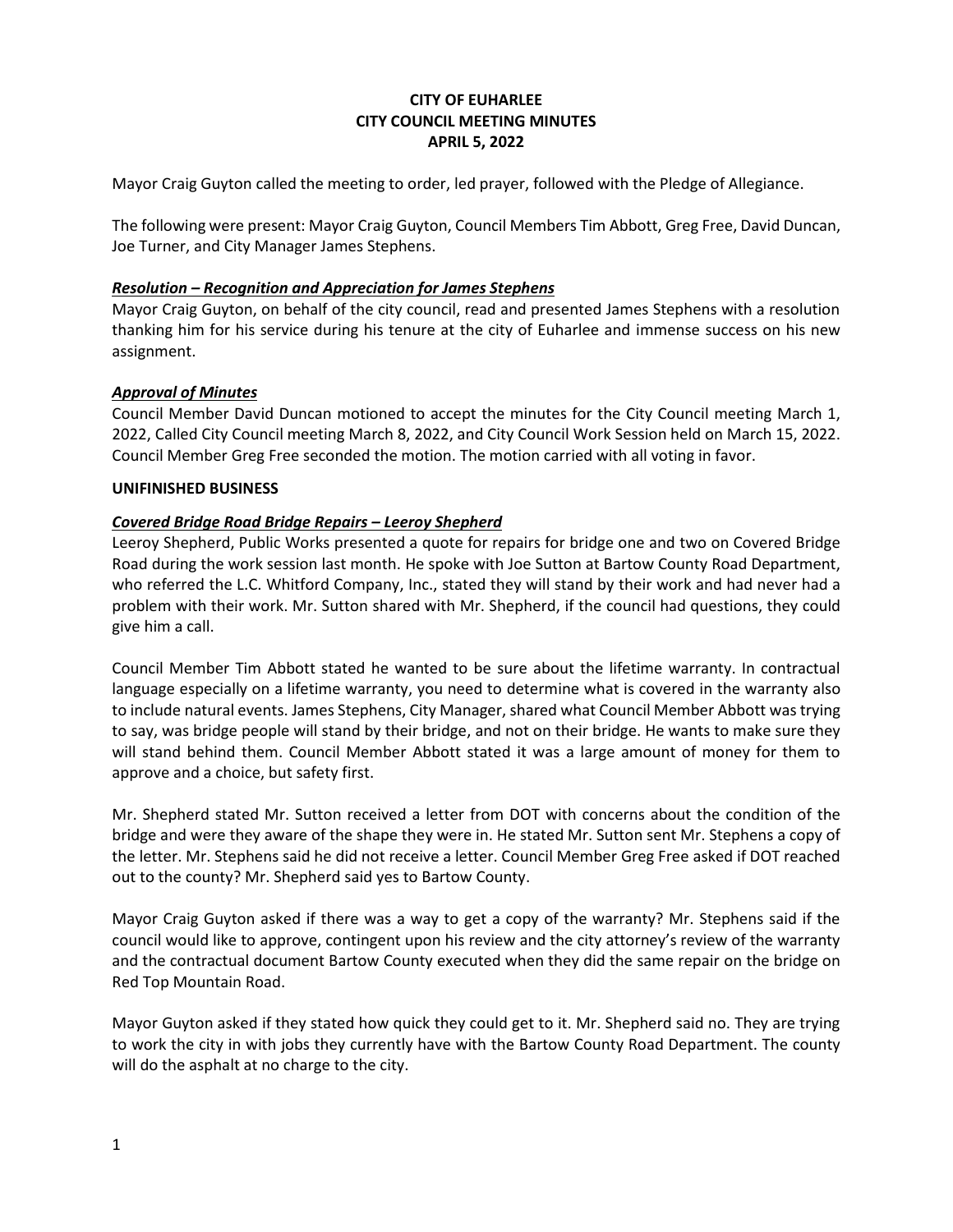Council Member Abbott stated it would be his pleasure to see details in a contract with some commitments with projects to start and finish. The contract will cover contingencies to delay it and the warranties. He thinks, it is a big deal, and would like to be more informed before he says yes or no. Mr. Stephens said it was a large expense.

Council Member Tim Abbott motioned to table the item until they had further contractual details. Council Member David Duncan seconded the motion. The motion carried with all voting in favor.

#### **NEW BUSINESS**

#### *Frankie Harris Park Bid Approval – James Stephens*

City Manager James Stephens said after they opened the bids at the work session, there was one firm that was confused about the instructions about the road approach, so he reached back out to all the entities that attended the pre-bid meeting. The company that was present, which was not the low bid, was the only company that had the misunderstanding about his instructions on the road. With that being said, he recommended that if the council was prepared to add the additional sites, and to approve the low bid for the design in the amount of \$44,500. In the work package highlighted in blue, is the construction estimate the design firm has stated the cost for the construction with full sewer hookup would be \$477,000. He thinks it is reasonable the method by which they put it together, believes it to be accurate and not low. He had prepared what would be a worst-case scenario. The sewer hookup is only an estimate. The vote that evening would be on the design in the amount of \$44,500. He stated, realize if you spend that money, be prepared for a total half of a million dollars for the project cost. The construction price bid may be less, but not significantly less than that. The gentlemen stated he would have it ready to bid by the end of August.

Council Member Joe Turner made a statement about \$22,500 for project management, included bid document and construction management; \$22,500 to tell someone where to dig.

Mr. Stephens stated that is one attitude about what that service entails. He added, when the bid opens for the full sewer hook-up, if the council moves forward, which will generate more revenue, construction inspection is much more tedious and the most critical part of the monies they would be approving. It does sound like a lot of money, but not for sewer construction.

Council Member Turner stated he said from the beginning about the construction, he thinks it will make a mess of Frankie Harris Park, and a year ago everybody was on board about building campsites at the seventeen acres.

Council Member Greg Free said then why go over there and do it. He thinks it keeps the integrity over at Frankie Harris Park events, and the POW WOW and enhanced by the campground used the proper way. If the fifteen sites were all rented, the average hook-up in the area is about \$85 a night for fifteen sites for two hundred nights a year, you have generated a quarter of a million dollars. He would rather do that, than to put a tax back on the citizens.

Council Member Turner referred to the seventeen acres for the campsites. Council Member Free stated that the site work on the seventeen acres for campsites was going to be significant task and cost. Mr. Stephens stated if you were going to do more than primitive sites. Council Member Free said of the RV sites, it would be significant to get that right. Mr. Stephens agreed. Council Member Free said he understood to Council Member Turner. They all can come up with ways to generate revenue which is why they got rid of the millage rate and find ways and ideas to generate revenue. It is a create way to do so and bring people to the community and share the history. They must be there to see it, and right now there is nowhere for them to stay. People have been trying to book the eleven sites that are not open yet.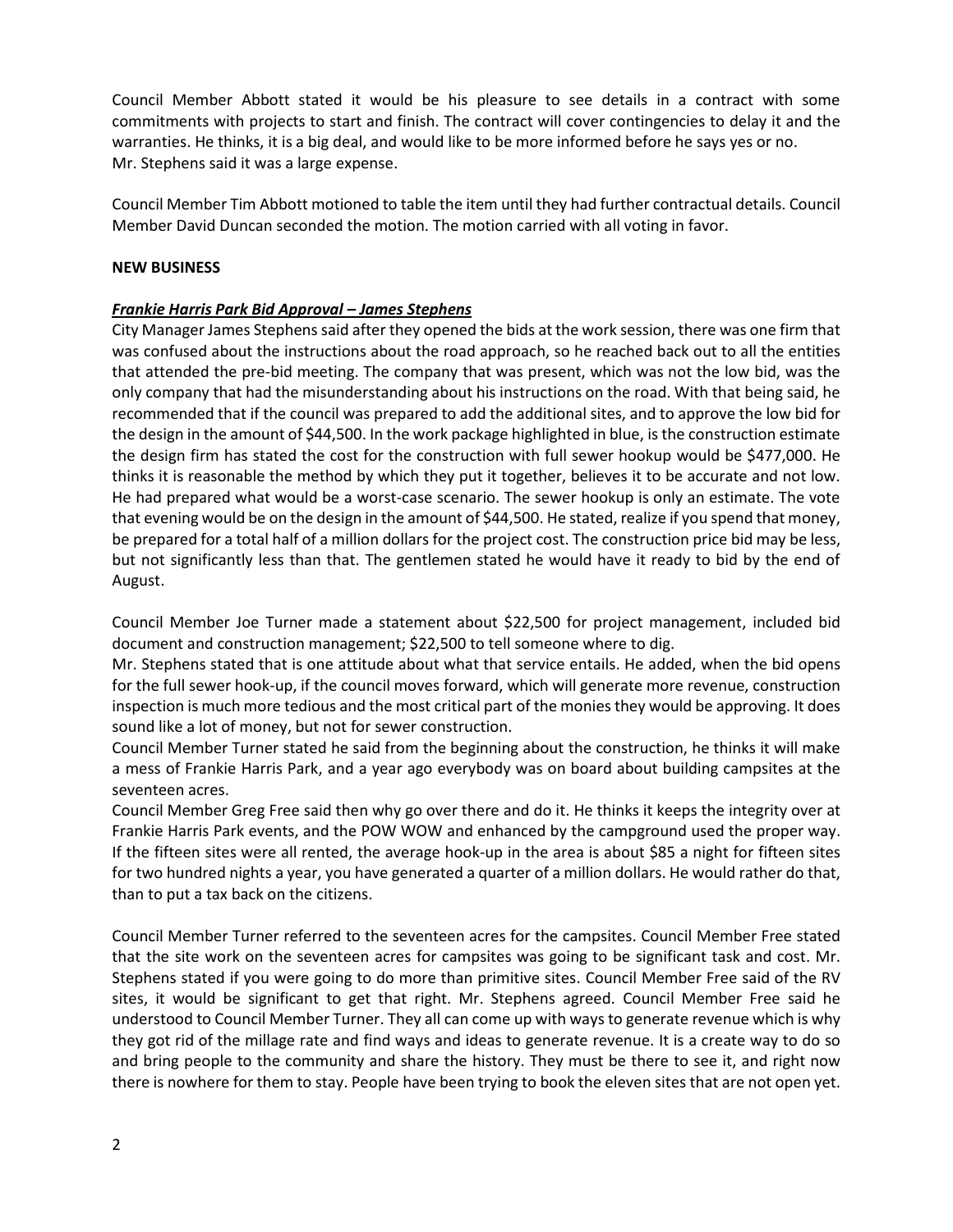Council Member Turner stated they agreed to see if the eleven sites, the interpretation of what everybody wants, would rent out every night each week. They all agreed to make that effort to try it and see if it worked. Now going by the belief with camping, they have not had eleven campers 52 weeks out of the year yet to get any revenue at all. He prefers the trial and error with what they already have and see what happens.

Council Member Free said one of the hurdles was the dump station and a lot of people will not book where they cannot dump their solid waste. They would have to pull the camper offsite loaded with solid waste. They will see the sites rented once the dump station is installed.

Council Member David Duncan asked, once the dump station is installed for the eleven sites, will it be big enough to accommodate more sites. Mr. Stephens stated, the tap for the dump station that will accommodate the eleven sites, will have a tap that goes straight in through the sewer line at a gravity portion that it will feed to the lift station at the back of the old library. It will accommodate 11 or 26 sites. If you have full sewer hook-up, they will be gravity fed to a different location. They have a lower topography site and all eleven would not hookup and rented for a lower amount. Council Member Duncan asked if they could add full hook-up to the lift station. Mr. Stephens said it would add money to the construction site. Council Member Duncan asked even with the fifteen sites would the eleven still not be able to hook-up. Mr. Stephens stated that was correct based on the way the RFP was written.

Council Member Free said that was really no difference than most campgrounds. They will rent for a lower rate for non-full hookup sites.

Mayor Craig Guyton stated the first eleven sites rented at a lower non-hookup rate and the fifteen sites would be full hookup at a higher rate. Mr. Stephens said the hookup price to the sewer for the eleven sites would prohibit a pay back. It can be written to get an alternate to add it, but it was not requested in the design. Council Member Duncan said he agreed with Council Member Turner, they decided to try the eleven sites first.

Council Member Tim Abbott stated, when he came on council in 2019, he asked if the city had a strategic plan to create economic development growth, and how Euharlee was situated for economic development growth. He found the Georgia Bureau of visitation had a very comprehensive study that identified Euharlee as a beautiful outdoor recreation area that is very under-utilized. He said the city has a great plan, and a great demand. They will not have to worry about the sites being filled. You cannot get in Gatewood Park in Bartow County, and this is not new to the table. At some point, they must make a decision to take a leap into the strategic plan to best use the natural resources. They will regain the cost in a couple of years and create a city revenue stream. Very few cities in Georgia does not have a millage rate, and it would be great to keep it that way. They must do something to engage in revenue streams. They will need to bring people into the city with money for the businesses now, and businesses to be. The longer they debate and hold back puts them at risk of one day having to reinstate the millage tax. He gives it his full support.

Council Member Tim Abbott motioned to accept the proposal for the design for Frankie Harris Park in the amount of \$44,500. Council Member Free stated the federal funds received can be earmarked for the project. Mr. Stephens stated there are (3) potential funding sources for the project.

Council Member Turner said there could be a 3 to 2 vote or 4 to 1 vote. He stated the phrase, go along to get along. He does not want the council to have a split vote spending a large amount of money. He will vote to have the council in full agreement.

Council Member Abbott stated, if any council member had a strategic plan to support the outdoor nature of Euharlee to present, and not closed minded. They had a local supporter for the city of Euharlee that stated the city was behind on outdoor plans. He stated this plan is good for Euharlee.

Council Member Turner said he is not against the fifteen campsites, but he would agree to test the eleven sites. He hopes they will rent every day.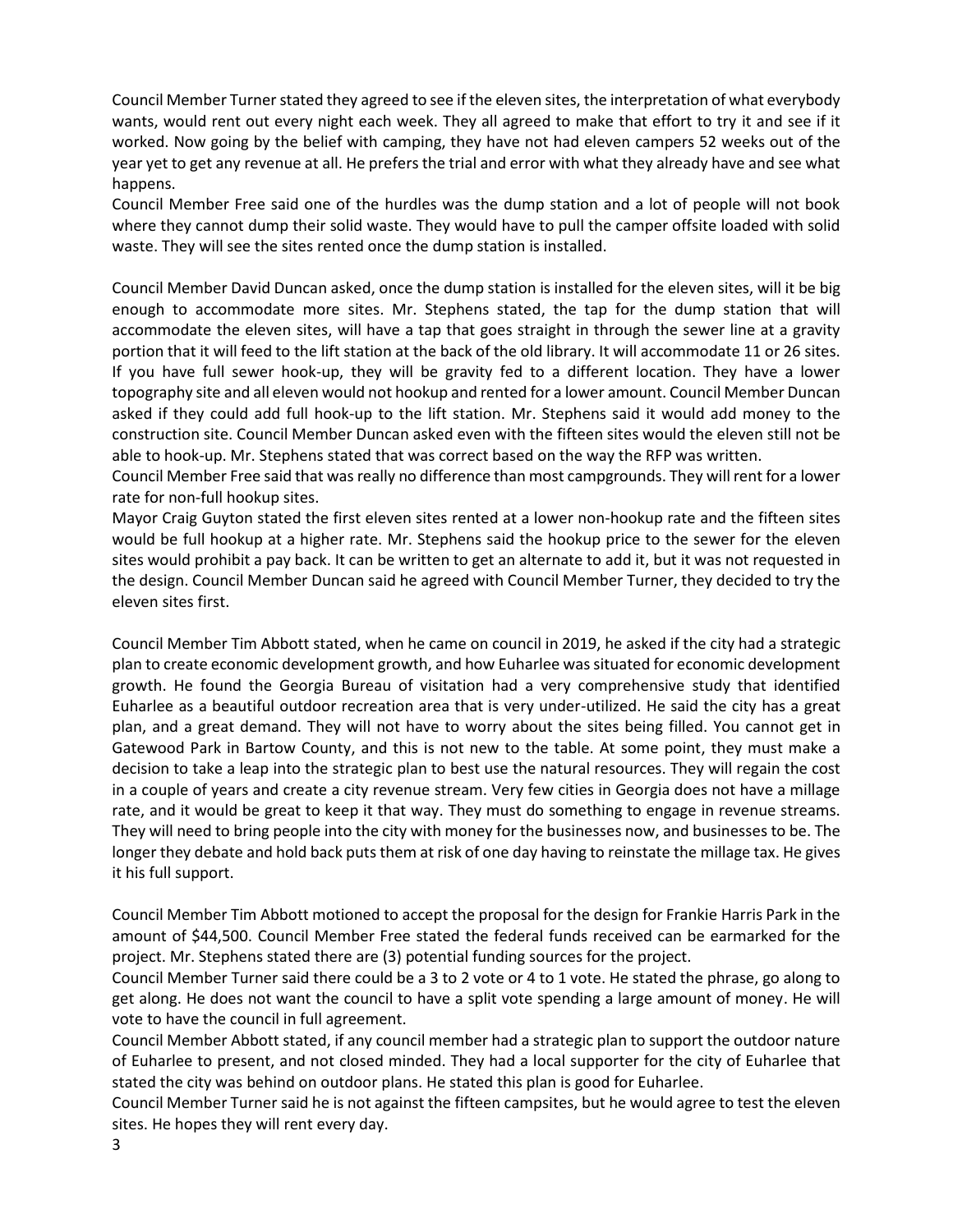Council Member Free talked about an article in the paper, and the statistics in the county saw over a 100% increase from 2020 to 2021 in their site usage as far as campers. Red Top has devoted a large amount of money to revamp their campgrounds. In 2020 there was an explosion of people who bought campers. The local cities and county are involved in the increase of campgrounds in this area. This will not only be a benefit to our city, but to the county as well.

Mr. Stephens responded, it is accurate the full council did approve the eleven sites and to use SPLOST monies for those sites. What has changed since then, the city received a substantial amount of American Rescue money that is available and puts them in a position to be able to do fifteen additional sites without having to go to the bank. He believes it will be very successful. The county revenue went from \$200,000. to \$400,000. in one-year without one of their sites not open due to installing a full-hookup system. Mayor Guyton said, the one thing he would like to avoid would be, opening the eleven sites and have to shut down for the additional fifteen sites. He thinks one opening will work fine.

Council Member Tim Abbott motioned to approve the design for Frankie Harris Park in the amount of \$44,500. Council Member Greg Free seconded the motion. Council Member David Duncan asked a question and addressed Mr. Stephens and asked if they would have to pay an additional \$27,000. to pave the eleven sites. Mr. Stephens said the \$44,500 is just for the design but included in the total package to asphalt or concrete the eleven sites and included when the contractors bid.

Mayor Guyton explained that part of the project will not take place at this time, the \$44,500 is for the design work for the fifteen sites. The motion passed with all voting in favor.

### *Joe Cowan Park Approval to Purchase Mower – James Stephens*

City Manager James Stephens said the recreation department asked that the council approve the low bid on a grasshopper mower from Franklin Tractor in the amount of \$9,899. discussed in the previous work session and funded from SPLOST funds.

Council Member Joe Turner motioned to approve the purchase of the mower. Council Member David Duncan seconded the motion. The motion passed with all voting in favor.

#### *POW WOW – Rene Duncan*

Rene Duncan, POW WOW representative came before council to request to use Frankie Harris Park for the traditional POW WOW event for October 13-16<sup>th</sup>, 2022. The POW WOW event takes place on Saturday, October 15<sup>th</sup> but they will need the additional days for set-up, and clean-up. She mentioned the organizer for the POW WOW, Joey Pierce was not able to be there for medical reasons, however available if needed. Native Heart, Inc. is the actual company for this event with a 501© (3) status. She asked if the construction would take place during the time of her request.

Mayor Craig Guyton stated it would take place after the POW WOW. It will take some time to get the design work completed, and for council to approve to begin the work. City Manager, James Stephens, stated the bid would be ready at the end of August, advertised for 30 days and a start-up period notice before proceeding.

Council Member Tim Abbott motioned to approve the POW WOW for the dates requested. Council Member Greg Free seconded the motion. Council Member David Duncan abstained from voting due to his participation with the event. The motion carried with the remaining council all voting in favor.

#### *Farmers Market Approval – April Lucas*

Economic Development Director, April Lucas stated the council had in their package the vendor application she is proposing for all vendors to use for the Farmer's Market and included was a proposed rules and regulations for participants. The information was adapted from other markets in the area, she did not re-create the wheel, however tailored them to meet the city's needs. She requested the market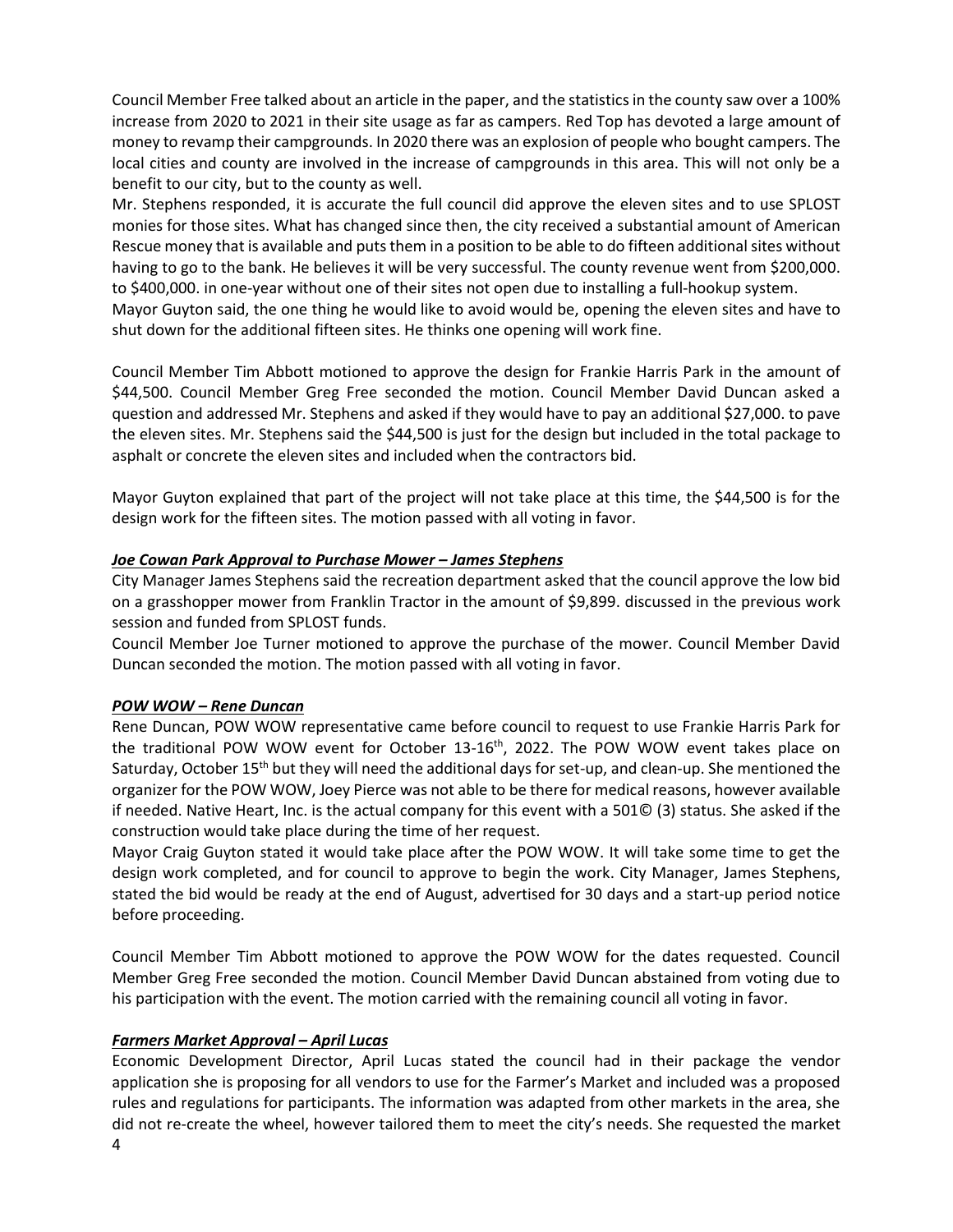on Tuesday's at 6:00 pm from Memorial Day to Labor Day this year. Due to her maternity leave, it seemed right for this year. She discussed the fee of \$50 per season for 15 days, or for half of the market, which is popular in Cartersville, \$30 dollars for 8 days. They have a lot of interest from the public, and they are very excited. She received phone calls, and emails daily. She stated there was a lot of interest from vendors who participate in other markets in the area which is why Tuesday was chosen. The other days were taken in the surrounding area. Tuesday would be a good day, and they could come to the city council meeting right after.

Mayor Craig Guyton said thank you to Ms. Lucas for putting this together through her maternity leave. It took a lot of work to do this; something the council and citizens have wanted for some time, and you have put much effort into it already. Also, for creating best practices, even though, you did not have to recreate the wheel, and what works in other places, is a sure sign of success; and based on your efforts, it will be a success.

Council Member David Duncan said he read an email about things they would be able to sell, and he did not see it on the documentation. Ms. Lucas stated the vendor application has a check-off list. The way some other markets do it, they must apply and not just show up, to make sure it does not turn into a craft fair, because a lot of people wants to sell their crafts and products. It states it is not first come first serve, and the city reserves the right to choose the vendors.

Council Member Greg Free asked if they discussed the location. Ms. Lucas said they did not but have decided Osborne Park. The other events have been at Frankie Harris Park and the Food Truck Friday event is successful at Osborne Park, so she thought she would utilize it more. Therefore, proposing Osborne Park.

Council Member David Duncan motioned to approve and get vendors signed up as soon as possible. Council Member Greg Free seconded the motion. The motion carried with all voting in favor.

### *FY 21 Budget Amendment – James Stephens*

City Manager James Stephens stated that prior to Mayor Guyton coming on board prior to the election last year, he recommended to the city council a rare budget on his behalf, to approve a \$97,700 deficit budget, for the budget year 2021. He explained to the council at that time, because of the COVID-19 impact on the revenue in 2020, they saw a significant decrease in TAVT tax, a tax generated when people buy new vehicles. There was a significant cut back on people buying automobiles. Also, the city receives an excise tax generated from the power consumed by manufacturers in Bartow County. It also went down significantly because manufacturers shut down totally. He shared with the council he felt it was temporary through the year 2021, so they approved a budget with a deficit of \$97,000. The total expenditures were \$2,095,580.

To be in compliance with the Official Code of Annotated Title 36, Section 81-3, at the end of each year the elected officials are required to make budget amendments compared to operations. In 2021, TAVT and Excise tax both recovered, and LOST recovered and increased significantly. He tends to put conservative numbers together. With that being said, the revenue not counting the \$815,000 AARF funds received from the federal government. He pulled that out because the auditors will show that as deferred revenue. The revenue exceeded the budget over \$130,000. The expenses ran higher because monies were coming in. The actual operation shows an increase of \$11,000. They had a favorable \$108,000. general fund budget based on operations. Based on all of that, he recommended they approve the budget amendment before them.

Council Member Greg Free motioned to approve the budget amendment as presented. Council Member David Duncan seconded the motion. The motion carried with all voting in favor.